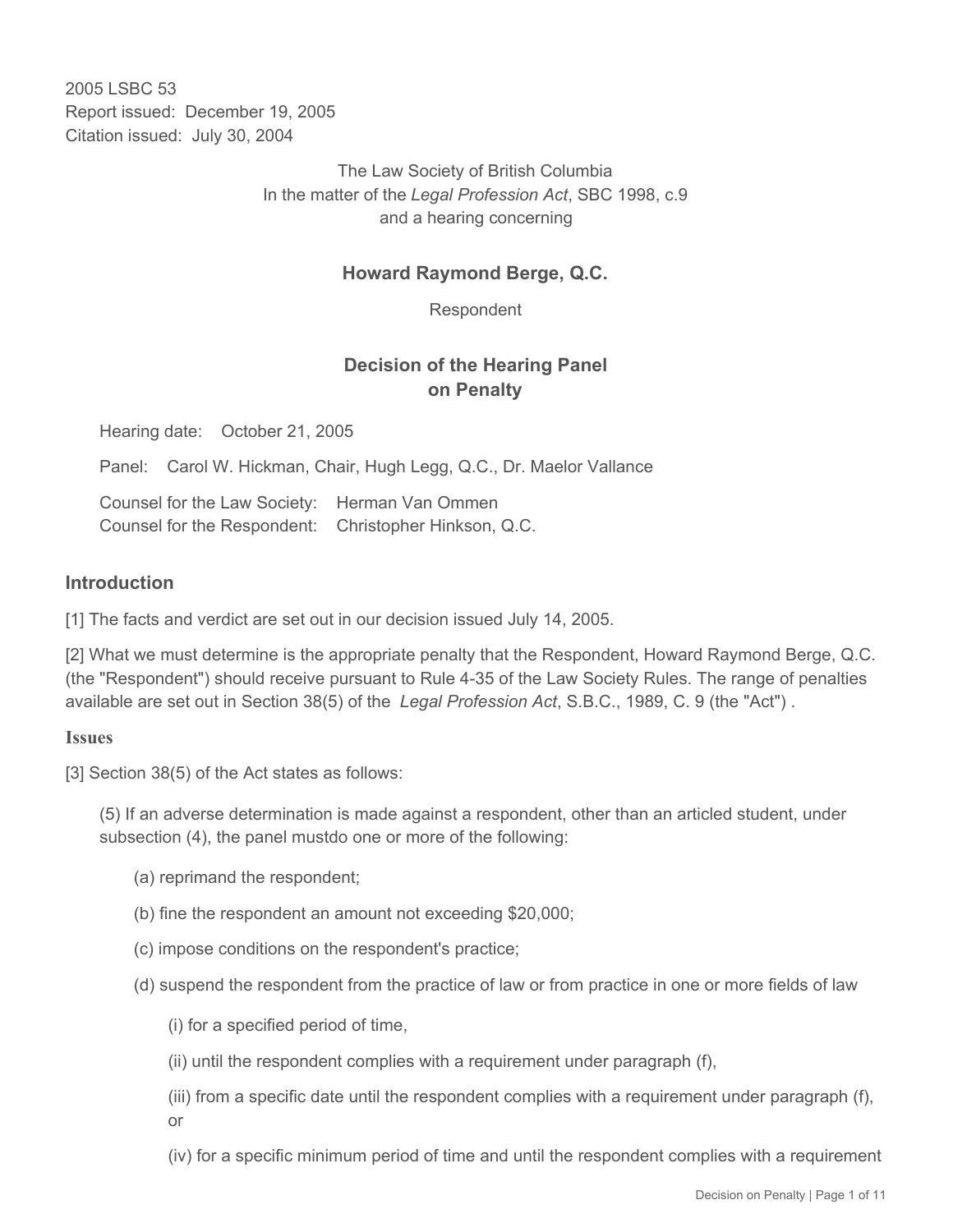under paragraph (f);

(e) disbar the respondent;

(f) require the respondent to do one or more of the following:

(i) complete a remedial program to the satisfaction of the practice standards committee;

(ii) appear before a board of examiners appointed by the panel or by the practice standards committee and satisfy the board that the respondent is competent to practise law or to practise in one or more fields of law;

(iii) appear before a board of examiners appointed by the panel or by the practice standards committee and satisfy the board that the respondent's competence to practise law is not adversely affected by a physical or mental disability, or dependency on alcohol or drugs;

(iv) practise law only as a partner, employee or associate of one or more other lawyers;

(g) prohibit a respondent who is not a member but who is permitted to practise law under a rule made under section 16 (2) (a) or 17 (1) (a) from practising law in British Columbia indefinitely or for a specified period of time.

[4] Counsel for the Law Society submitted that the appropriate penalty should be a reprimand, a suspension from the practice of law from one to three months, and an order that the Respondent pay the costs of the hearing pursuant to Rule 5-1(a) and 5-9(0.1). He did not ask for any conditions, pursuant to Section 38(c) and (f).

[5] Counsel for the Respondent submitted that the penalty should be limited to a reprimand and an order that the Respondent pay the costs of the hearing.

[6] In view of those submissions the Panel has agreed that there should be a reprimand. The remaining issues are whether the Respondent should be suspended from the practice of law and the issue of costs.

# **BACKGROUND**

[7] The background is set out in our Reasons on Facts and Verdict issued July 14, 2005 (the "Reasons"). However, it is important to repeat some of those facts in this decision.

[8] The Respondent is 67 years of age and has been a member of the Law Society for 38 years. His practice is in Kelowna, B.C.

[9] The Respondent became a Bencher of the Law Society in 1992. We were provided with a list of the Committees the Respondent has served on at the Law Society from 1992 to 2004. The Respondent became the First Vice President of the Law Society in 2002 and became the President of the Law Society in 2003.

[10] The Respondent was married for 33 years and his wife passed away on October 5, 2000. The incident, which resulted in the citation being issued, occurred on October 2, 2002, which was near the two year anniversary of his wife's death.

[11] On October 2, 2002, the Respondent admitted to consuming 8 or 9 ounces of alcohol in a very short period of time. After doing so, he left his office and immediately commenced to drive to his home. He was involved in a motor vehicle accident.

[12] In direct examination before us, the Respondent admitted to using mouthwash following the accident.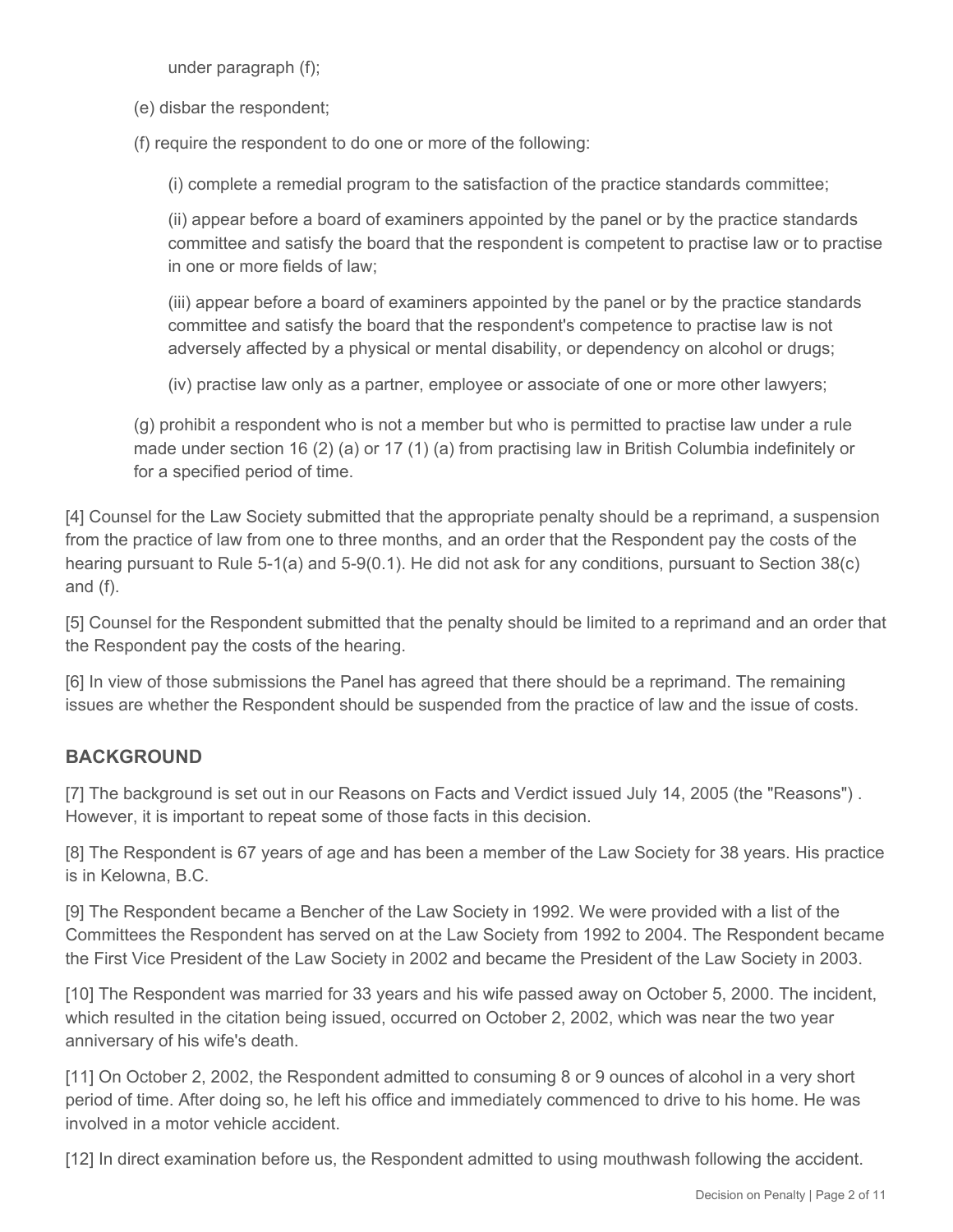[13] The police arrived at the scene of the accident and the Respondent was later charged with impaired driving and driving with a blood alcohol reading in excess of .08 contrary to the *Criminal Code of Canada*.

[14] The criminal trial proceeded in Kelowna Provincial Court on October 9, 2003 before The Honourable Associate Chief Judge E.M. Burdett.

[15] After several witnesses had testified, the Respondent entered a guilty plea to Section 144 of the *Motor Vehicle Act of British Columbia*, driving without due care and attention. The sentence was a \$1,000 fine and a three month driving prohibition.

[16] The Respondent appealed the sentence. This matter was heard by Mr. Justice Barrow of the Supreme Court of British Columbia on March 29, 2004. The appeal was dismissed.

[17] After hearing all of the evidence, including that of the Respondent, we adopted the findings of Mr. Justice Barrow, at paragraph 52 of his Reasons, where he stated as follows:

In my view, particularly, when viewed collectively, the evidence supports the inference drawn by the trial judge. The appellant's conduct in relation to the beer can in his breast pocket, does not, on the evidence, reasonably support any conclusion other than that he was in the process of attempting to dispose of it. As to the mouthwash, when the appellant consumed it, he had just been involved in a serious motor vehicle accident prior to which he had been drinking. He consumed it while bent over in the front seat of his vehicle. The effect of doing so would be, among other things, to mask the smell of beer on his breath....

[18] The members of this Panel found that the Respondent's attempt to dispose of the open can of beer, and his consumption of mouthwash were conscious efforts to thwart any police investigation or police demand for a breathalyzer, which conduct was a breach of his duties under the Canons of Legal Ethics (the "Canons") published by the Law Society and issued to all members.

[19] In conclusion, we found that the combination of the Respondent's actions, specifically the consumption of a substantial amount of alcohol, just prior to driving a motor vehicle and then causing an accident by driving without due care and attention and then removing the can of beer from his car to dispose of it and using mouthwash to mask the smell of alcohol on his breath prior to the arrival of the police was tantamount to dishonest conduct and conduct unbecoming a lawyer.

[20] At the hearing on Penalty, counsel for the Respondent provided us with a book of reference letters, which were marked at an Exhibit in these proceedings. Mr. Hinkson did not refer us to any specific letter. They were provided to us to read, which we have done.

[21] Upon reviewing the above, it is clear that the Respondent has a record of exceptional service to the Law Society and the legal profession. The letters provided are from notable members and former members of the Law Society across the Province of British Columbia, as well as from Saskatchewan and Ottawa. Some of the comments made by these authors should be noted and are as follows:

"Howard was known as one of the most engaged and hardest working of the Benchers."

"I consider Howard to be a person of excellent character, a man of integrity, a caring father and husband and a leader in our legal community."

"He devoted himself absolutely to his duties as a Bencher and willingly contributed thousands of hours to the profession during his tenure."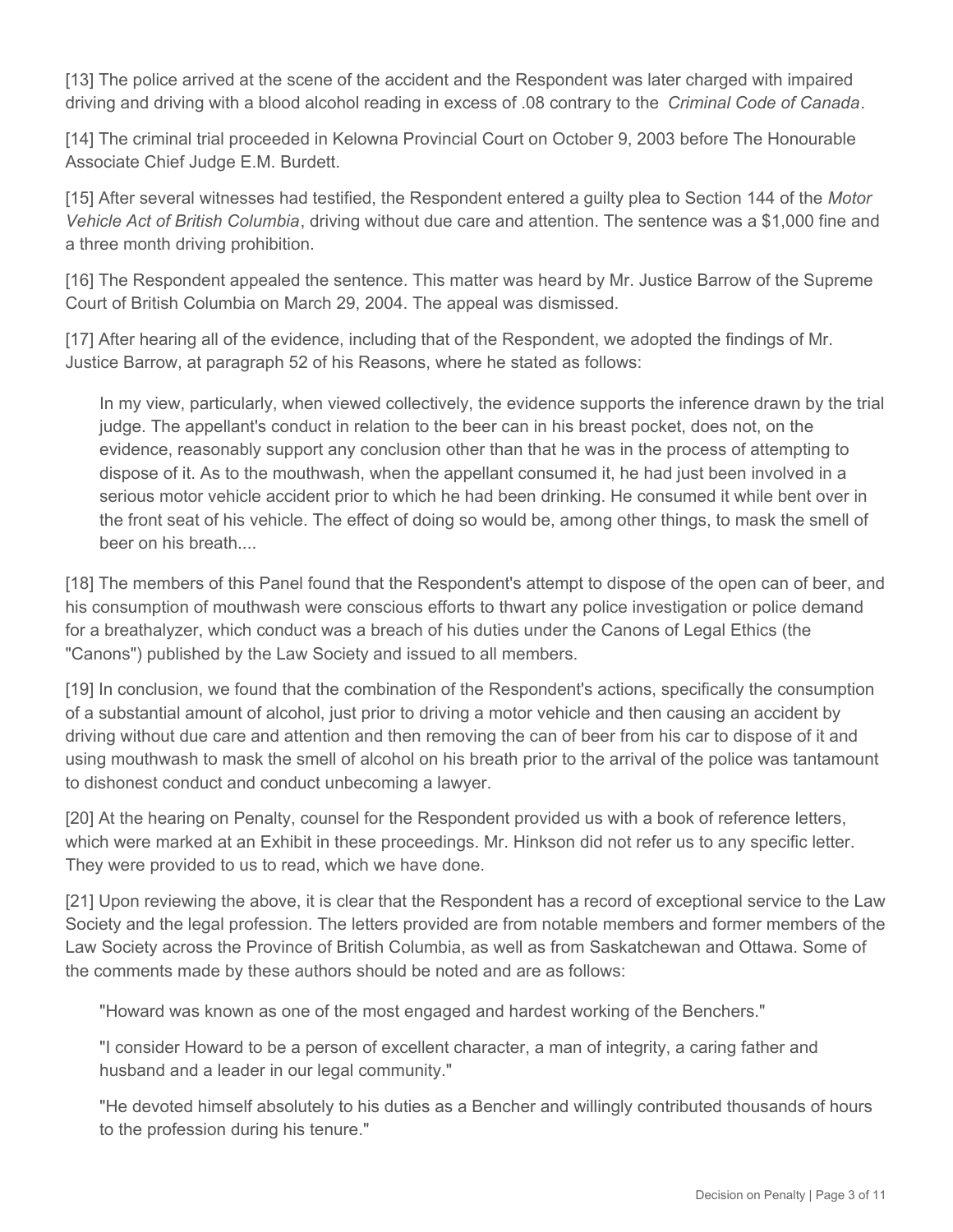" From my experience, I know Howard to be a highly honest and principled individual, who not only took his responsibilities as a lawyer very seriously but also took the responsibilities of a Bencher most seriously."

[22] With regard to the circumstances that occurred on October 2, 2002, the theme repeated throughout the letters indicate that in the authors'opinions, the Respondent's behaviour was "completely out of character" .

[23] Following his guilty plea before Chief Judge E.M. Burdett, the Respondent resigned as President of the Law Society on October 10, 2003.

### **DISCUSSION**

[24] Section 3 of the Act sets out the objects and duty of the Law Society, as follows:

- (a) to uphold and protect the public interest in the administration of justice by
	- (i) preserving and protecting the rights and freedoms of all persons,
	- (ii) ensuring the independence, integrity and honour of its members.....

[25] Both counsel referred us to the decision of the Hearing Panel on penalty concerning the decision of *Law Society of British Columbia v. Ogilvie* [1999] LSBC 17.

[26] In that decision the Panel listed a number of factors which it considered worthy of general consideration in disciplinary dispositions. Those factors which are helpful to us are as follows:

- (a) The nature and gravity of the conduct proven.
- (b) The previous character of the Respondent including details of any prior disciplinary proceedings.
- (c) The age and experience of the Respondent.
- (d) The impact of the Respondent's conduct.

(e) Whether the Respondent has acknowledged the misconduct and the presence of other mitigating circumstances.

- (f) The impact on the Respondent of criminal or other sanctions or penalties.
- (g) The need for specific and general deterrence.
- (h) The need to ensure public confidence in the integrity of the profession.
- [27] It is important to go through each of these factors individually and apply them to the case before us.

The nature and gravity of the conduct

[28] The important findings of fact in the Reasons are set out in paragraphs 79, 85 - 88, which are as follows:

[79] The Respondent was well aware of the intricacies of impaired driving investigations. His attempt to dispose of the open can of beer, and his consumption of mouthwash were conscious efforts to thwart any police investigation or police demand for a breathalyzer.

[85] The drinking of a substantial amount of alcohol just prior to driving is conduct which public authorities, concerned with public safety, urge members of the public to avoid. The causing of an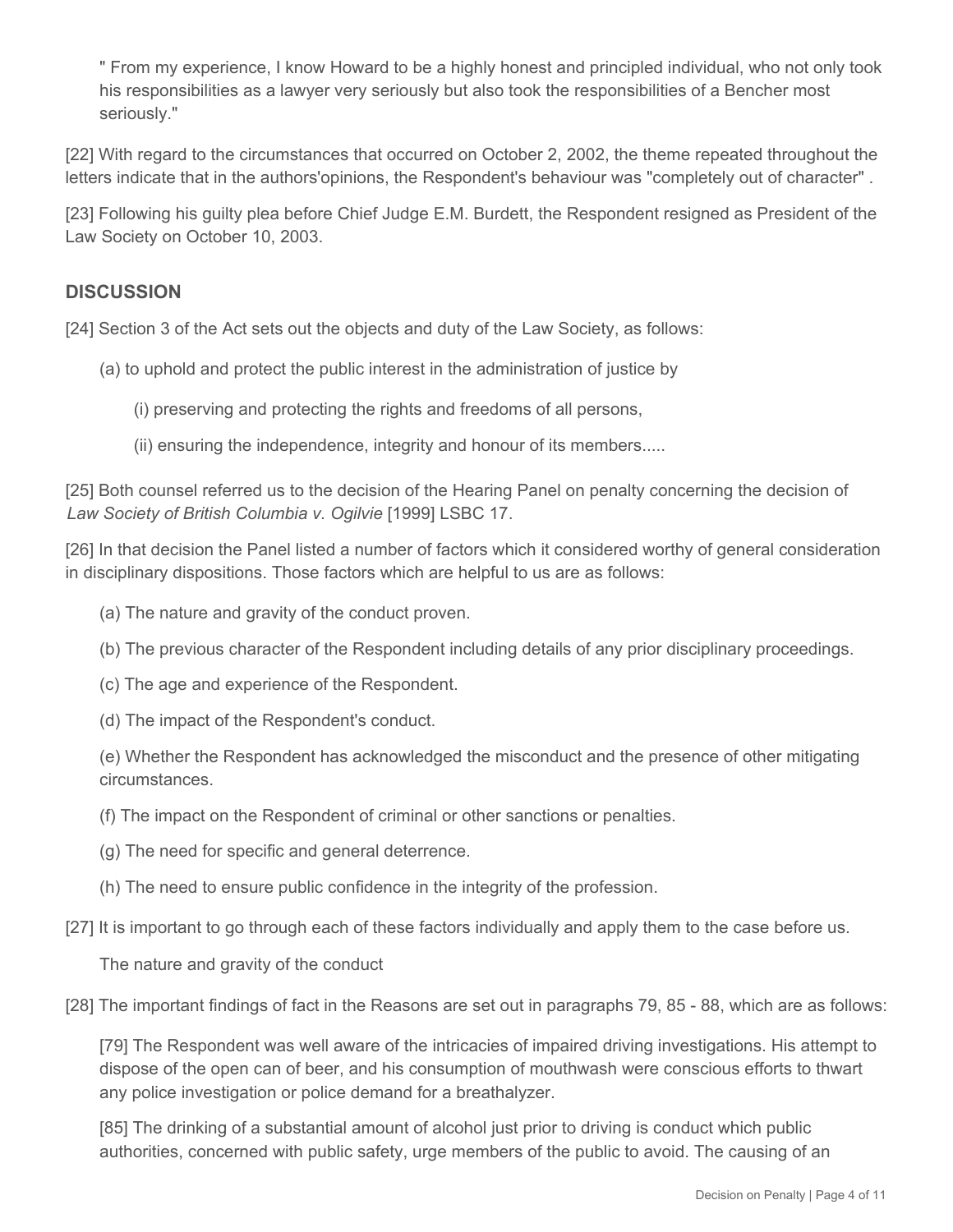accident by driving without due care and attention is unlawful and a breach of section 144 of the *Motor Vehicle Act*. This section is a direction to all members of the public not to drive in this manner.

[86] The carrying of an open can of beer in a vehicle is contrary to the provisions of the *Liquor Control Act* and must be read as a direction to members of the public that is contrary to the best interests of the public to conduct themselves in this manner.

[87] The attempt to mask the smell of alcohol on his breath with the use of mouthwash and the attempt to dispose of the open can of beer were done to avoid facing the consequences of performing a breathalyzer test. In our view this conduct was irresponsible and in breach of the Canons and the CBA Code. As such, this was conduct whereby public confidence in the administration of justice and in the legal profession might be eroded.

[88] In our opinion, the combined effect of this conduct is tantamount to dishonest conduct and is conduct unbecoming. For all of the foregoing reasons, we are convinced beyond a reasonable doubt that the Respondent is guilty of conduct unbecoming a lawyer.

[29] Counsel for the Law Society submitted that the Respondent's conduct was a serious breach of his duties to the state by attempting to thwart a police investigation. He also submitted that the Respondent has a duty to himself and the legal profession generally to maintain integrity in his personal life.

[30] Counsel for the Respondent submitted that the Respondent had not resiled from the position that it was his preference not to be asked to submit to a breathalyzer test. There was no allegation in the schedule to the citation that the accident was caused by the consumption of alcohol. In fact, Associate Chief Judge Burdett had found that the Respondent's blood alcohol level at the time of the accident was .05. Counsel for the Respondent went on to submit that no citizen, including a lawyer, was obliged to engage in self-incrimination. The Respondent was not engaged in any criminal activity at the time he drove and simply tried to avoid the embarrassment of a breathalyzer demand.

[31] These submissions do not lessen the gravity of the conduct proven. The Respondent not only drank a substantial amount of alcohol just prior to driving. He then drove his vehicle without due care and attention, causing an accident. He then used mouthwash to mask the smell of alcohol on his breath and removed a can of partially consumed beer so that the police would not issue a demand for a breath sample.

[32] Counsel for the Respondent relied upon a judgment of Bastarache J., of the Supreme Court of Canada in *R. v. Bunn* 140 CCC (3d) 505 at page 517 in support of his submission that we must not consider that the Respondent's conduct was more aggravated by virtue of his status as a lawyer, Bencher and President of the Law Society.

[33] The judgment of Bastarache J. was a dissenting judgment, in a case that considered whether Mr. Bunn, a lawyer, who had practiced in Manitoba and had been convicted of breach of trust and theft, should receive a conditional sentence.

[34] The reasons of Bastarache J. which counsel relies can be found at paragraphs 34 and 35, which state as follows:

34. Finally, judges must be particularly scrupulous in sentencing lawyers in a manner that dispels any apprehension of bias. A lawyer should receive, and be seen to receive, the same treatment as any other person convicted of a similar crime. While they are not to be singled out for harsher penalties than others convicted in comparable circumstances, any perception that a lawyer might receive more lenient consideration by the courts must be guarded against (Ryan, supra; R. v. Shandro (1985), 65, A.R. 311 (C.A.)). In this regard I would adopt the reasoning of my colleague Justice L'Heureux-Dube, then a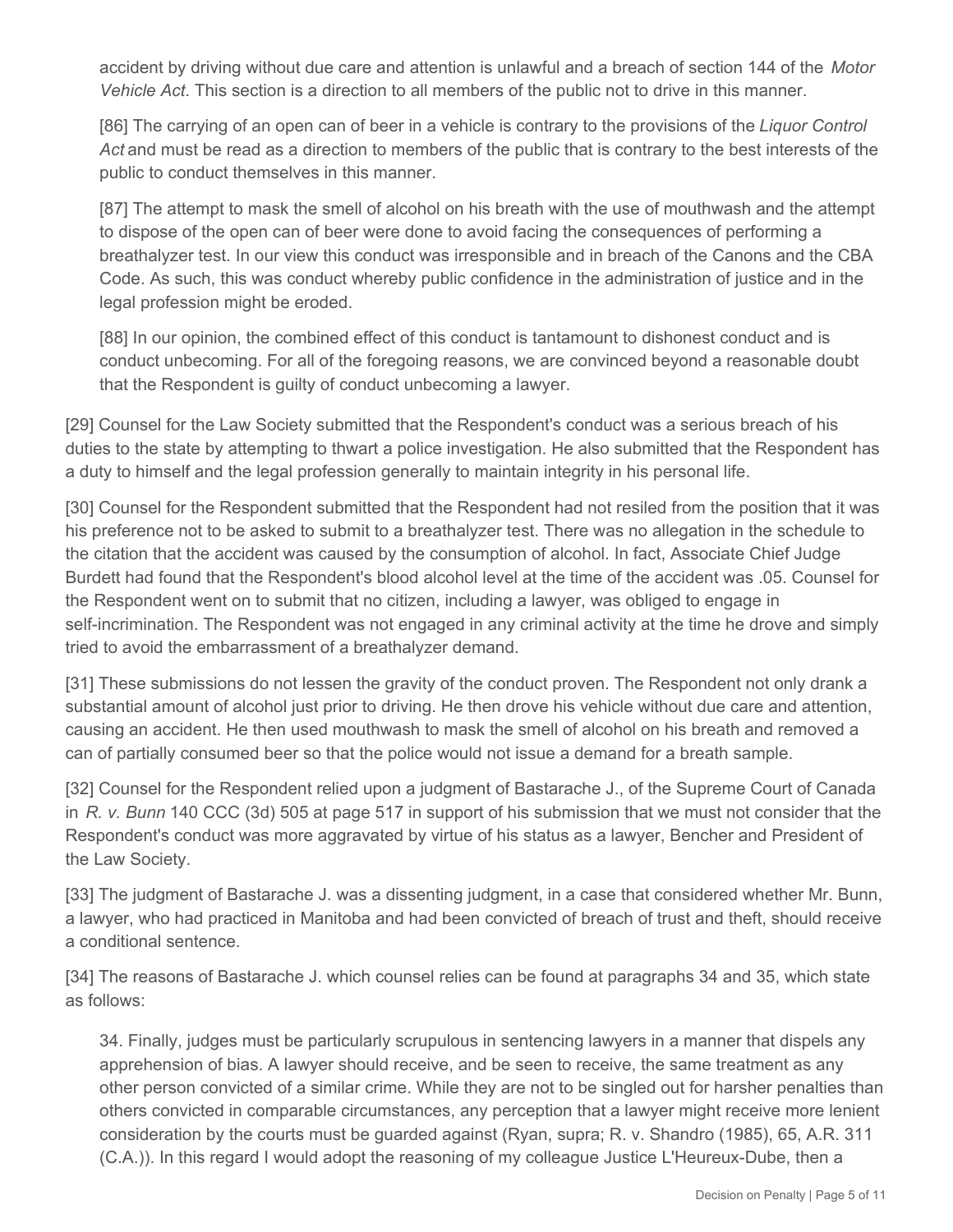member of the Quebec Court of Appeal, in R. v. Marchessault, C.A. Mtl., No. 500-10-000035-848, July 12, 1984 [reported 41 C.R. (3d) 318 at pp. 321-22]: [TRANSLATION] On a subjective level, it is clear that whenever a crime is committed by a public figure, a person in authority, a star, etc., all the factors mentioned, or almost all, are present: the crime and the punishment receive greater publicity, the shame and opprobrium are that much greater, the financial loss resulting from the loss of employment is commensurate with the high income . . . Popular wisdom has it that the further one falls, the more it hurts . . . [T]he higher the rank or position the figure occupies in society, the more well known he or she is, the lighter the sentence should be and, conversely, the more humble or obscure the figure is, the harsher it will be. I do not accept this proposition: the scales, could not accommodate these two unequal measures. Justice must be the same for everyone, great or small, rich or poor. **[page 522]**

35. Even if I were to accept that the Court of Appeal correctly relied on the introduction of the conditional sentencing regime to revisit the sentence on the Dunn principle, I would still decline to impose a conditional sentence in this case.

[35] This passage was cited by Mr. Justice Barrow in his reasons for judgement on appeal by the Respondent of the sentence imposed on him by Chief Judge Burdett.

[36] Although the reasoning of Bastarache J. in the passage quoted above is not binding upon this Panel, because it was made in a dissenting judgement, it is entitled to great respect.

[37] We apply this principle, in considering the Respondent's conduct in the same way as we would consider the conduct of any lawyer cited for conduct unbecoming in these circumstances. We also apply this same principle to the penalty imposed.

## **The Previous Character of the Respondent**

[38] The Respondent has no previous discipline record. In fact, as indicated above, he has a record of outstanding service and contribution to the Law Society and to the legal profession. We have referred to the above letters of reference provided on behalf of the Respondent from prominent members and former members of the Law Society.

The age and experience of the respondent

[39] As indicated above, the Respondent is 67 years of age and was called to the Bar in 1967. The Respondent has over thirty five years experience. He is an experienced litigator and is knowledgeable about impaired driving offences.

[40] As indicated above, the Respondent became a Bencher of the Law Society in 1992. He sat as a member of the Discipline Committee in 1997, 2000, 2001 and 2002. He also sat on numerous other Committees and panels.

[41] On October 2, 2002, the Respondent was the first Vice President of the Law Society and became the President in January 2003. He resigned from this position on October 10, 2003 after the comments of Chief Judge E.M. Burdett were made public on October 9, 2003, following the Respondent's plea of guilty to an offence under section 144 of the *Motor Vehicle Act of British Columbia.* 

## **The Impact of the Respondent's Conduct on the Victim**

[42] Counsel for the Law Society submitted that the victim of the Respondent's conduct was the Law Society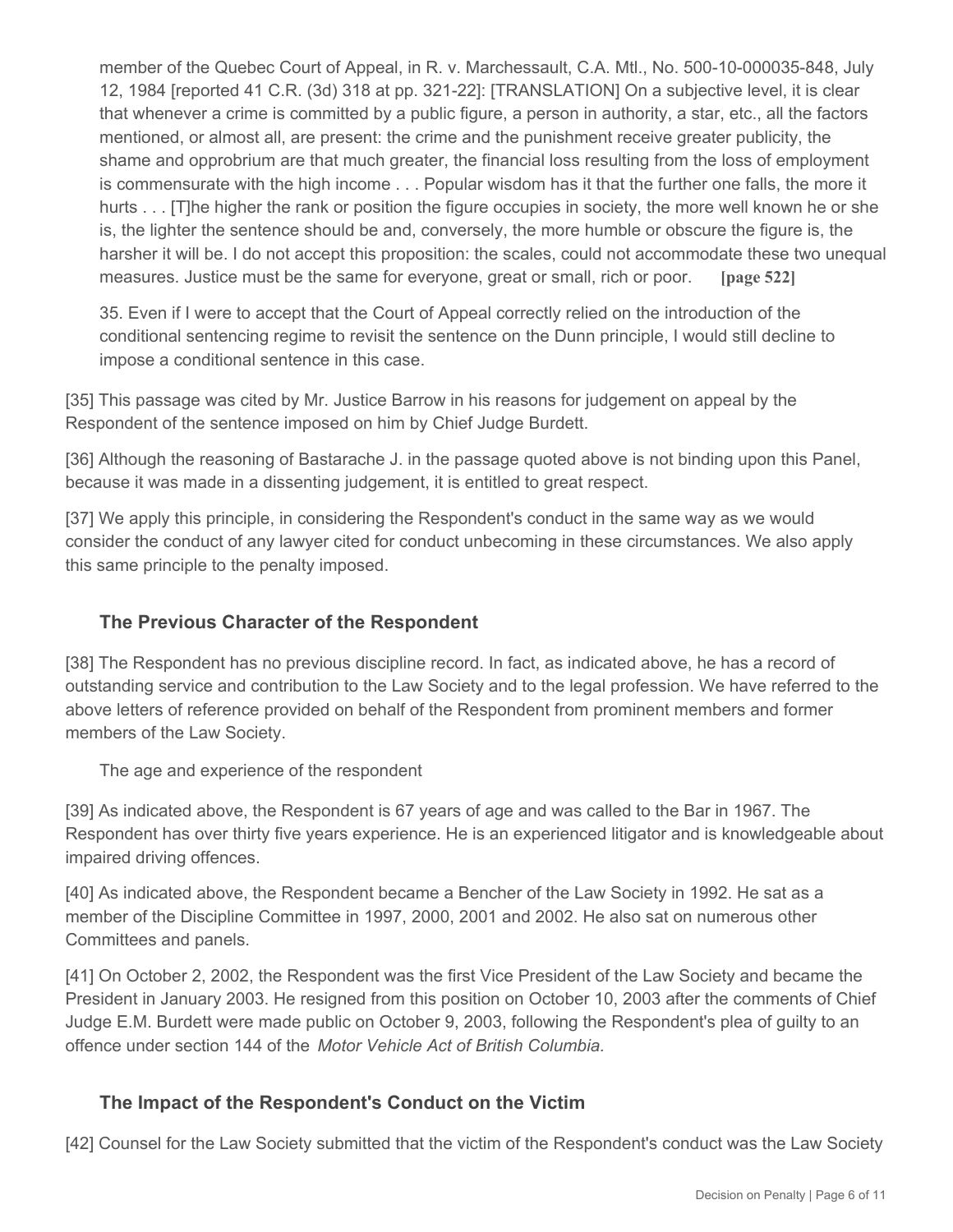and the legal profession. By virtue of his position as a lawyer the Respondent's conduct had received significant attention by the media. Counsel submitted that there was no doubt that this conduct had diminished the respect that the public has for the Law Society and the legal profession.

[43] Counsel for the Respondent took issue with this submission. He submitted that this argument distorted the meaning of the word "victim" . The word referred to only a person or persons and could not be extended to apply to the Law Society or to the legal profession. He argued that the victim of this conduct is the Respondent himself.

[44] We note that the decision in Ogilvie, does not provide a clear definition of the word "victim" . However, the decision does suggest the factors which might be given general consideration. In our opinion, the word "victim" when given its general meaning may be applied to the Law Society and the legal profession because they have been adversely affected by the publicity surrounding these events.

## **Whether the Respondent has Acknowledged the Misconduct and the Presence or Absence of Other Mitigating Circumstances**

[45] Counsel for the Law Society submitted that the Respondent has "resolutely refused" to acknowledge that his conduct was unbecoming. Counsel submitted that the Respondent has not shown any remorse for his conduct, despite the fact that he has had time to reflect on his conduct and to acknowledge his wrongdoing. Had he done so, the damage to the profession and to the Law Society would have been significantly reduced, counsel submitted. Counsel suggested that this failure should be an aggravating factor against the Respondent when this Panel considers the appropriate penalty.

[46] Counsel for the Law Society further submitted that a significant aggravating factor is that the Respondent attempted to avoid responsibility for his actions by providing an explanation to this Panel which it found not to be credible. This can be found at paragraphs 54-55 of the Reasons.

[47] Counsel for the Respondent submitted that these submissions are contrary to the principle that a plea of not guilty did not justify the imposition of a more severe penalty. This is a long standing principle and in support counsel cited the decisions of the Divisional Court of Ontario in *College of Physicians and Surgeons of Ontario v. Boodoosingh*, 73 O.R. (2ds) 478 and 12 O.R. (3d) and in *College of Physicians and Surgeons of Ontario v. Gillen*, 1 O.R. (3d) 710 and 13 O.R. (3d) 385.

[48] In both of these decisions the Divisional Court held that the fact that each physician had entered a plea of not guilty in each of the disciplinary proceedings against them did not justify the imposition of a more severe penalty. A professional accused in proceedings brought by a professional disciplinary body was entitled to defend without incurring the risk of a harsher penalty. To conclude otherwise would deny the individual his or her entitlement to have the case against him or her proved by cogent evidence and to have the right to make full answer and defence without fear of an increased penalty.

[49] To quote from the *Gillen* decision, it is clear that "in no circumstances should denial serve to increase what would otherwise be an appropriate penalty" .

[50] Counsel for the Respondent did submit that the Respondent's conduct both before and after the Law Society citation show clear signs of remorse and acceptance of the consequences. He also submitted that the reference letters are further evidence of the Respondent's remorse.

[51] We cannot accept this submission and agree with counsel for the Law Society that the Respondent has failed to express any remorse for his actions or acknowledge that his conduct was unbecoming. We recognize that the Respondent likely regrets the events that occurred, however this is vastly different from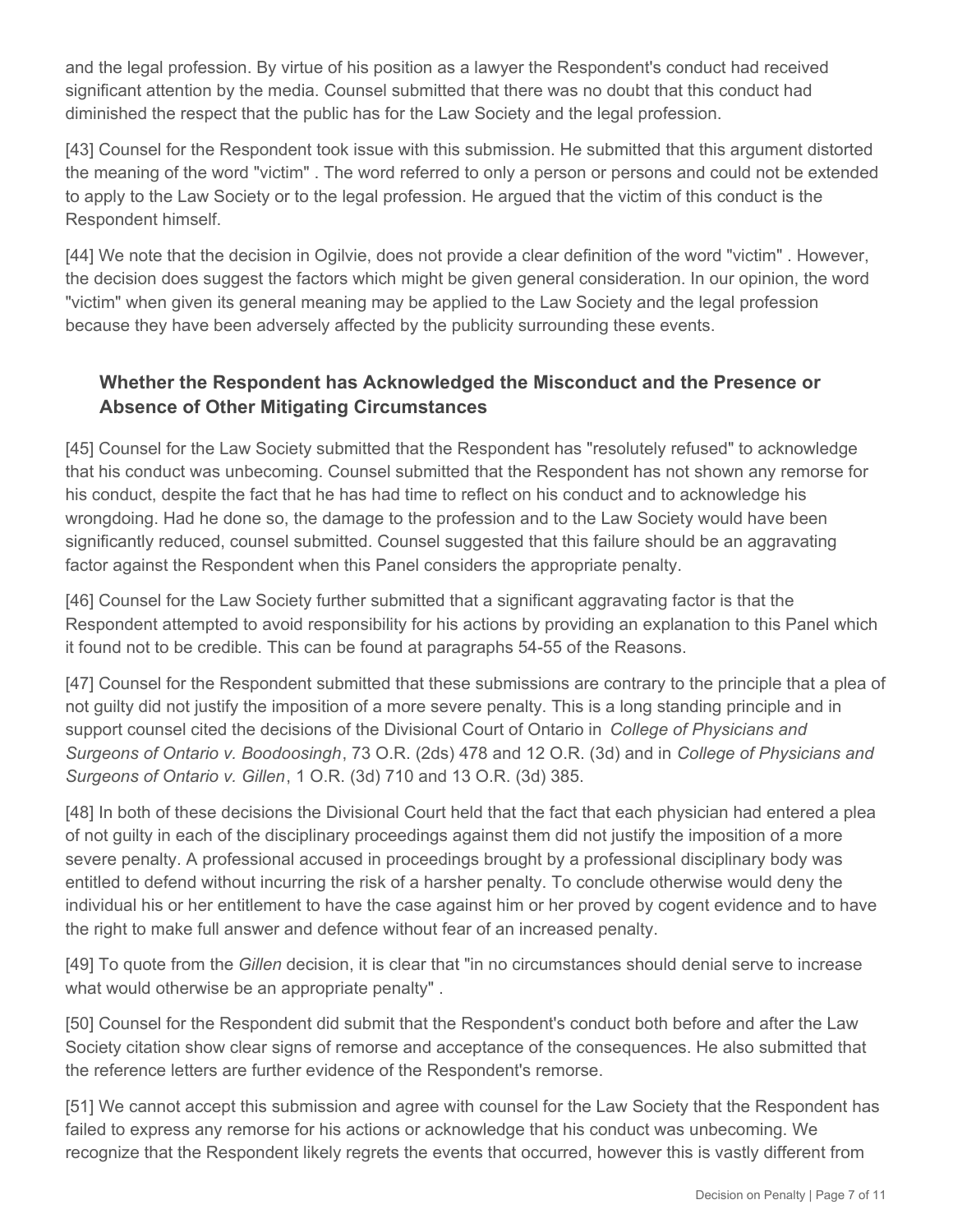remorse and acknowledging his behavior was inappropriate. Throughout the entire time the Respondent appeared before us, we saw absolutely no sign of remorse or an acknowledgment that his actions were wrong.

[52] However, we do not agree with counsel for the Law Society that this is a ground for a harsher penalty. We have however considered it in determining whether there are mitigating circumstances that might justify a lesser penalty.

[53] The other mitigating circumstances that we have considered are the Respondent's record of outstanding service to the Law Society and the legal profession. As indicated above, the Respondent has made numerous contributions to the legal profession for many years which is impressive and cannot be overlooked when considering an appropriate penalty.

## **The Impact upon the Respondent of Criminal and Other Sanctions**

[54] The Respondent was fined \$1,000.00 and prohibited from driving for three months as a result of the criminal proceedings. The Court did consider his conduct to be an aggravating factor when the penalty was imposed.

[55] As indicated above, following the guilty plea to the charge of driving without due care and attention, the Respondent resigned as President of the Law Society on October 10, 2003. He has been the subject of considerable adverse publicity. We have taken into account the impact of these sanctions when determining whether the Respondent should be suspended from practice.

The Need for Specific and General Deterrence

[56] The Respondent's failure to acknowledge his wrongdoing indicates that some specific deterrence is required. His resignation as President of the Law Society and the adverse publicity that he has suffered go a long way towards satisfying any reasonable concerns with respect to specific deterrence. However, the citation was issued on June 30, 2004. His refusal to acknowledge wrongdoing has continued throughout these proceedings and shows that the need for specific deterrence is a continued consideration.

[57] As for general deterrence, while this type of conduct, of seeking to avoid or thwart a police investigation, is not prevalent, members need to be reminded that their conduct in their personal lives may reflect on their professional integrity. This is set out in the Canons.

[58] Chapter 2 of the Canons is entitled "Integrity" . Under the heading "Dishonourable conduct" it states:

A lawyer must not, in private life, extra-professional activities or professional practice, engage in dishonourable or questionable conduct that casts doubt on the lawyer's professional integrity or competence, or reflects adversely on the integrity of the legal profession or the administration of justice.

The Need to Ensure the Public's Confidence in the Integrity of the Profession

[59] Counsel for the Law Society referred to the fact that the Respondent's position had attracted a high level of public scrutiny to his conduct and to these proceedings. Counsel urged that the decision of this Panel must demonstrate to the members of the Law Society and the public that the Law Society can and does function properly to ensure that all members of the Law Society are held to account if their conduct is unbecoming and requires discipline.

[60] Counsel for the Respondent provided us with a copy of the decision of his Honour Judge Fratkin in the case of *R. v. Robinson* [2004] BCA No. 1829. Counsel submitted that Judge Fratkin addressed the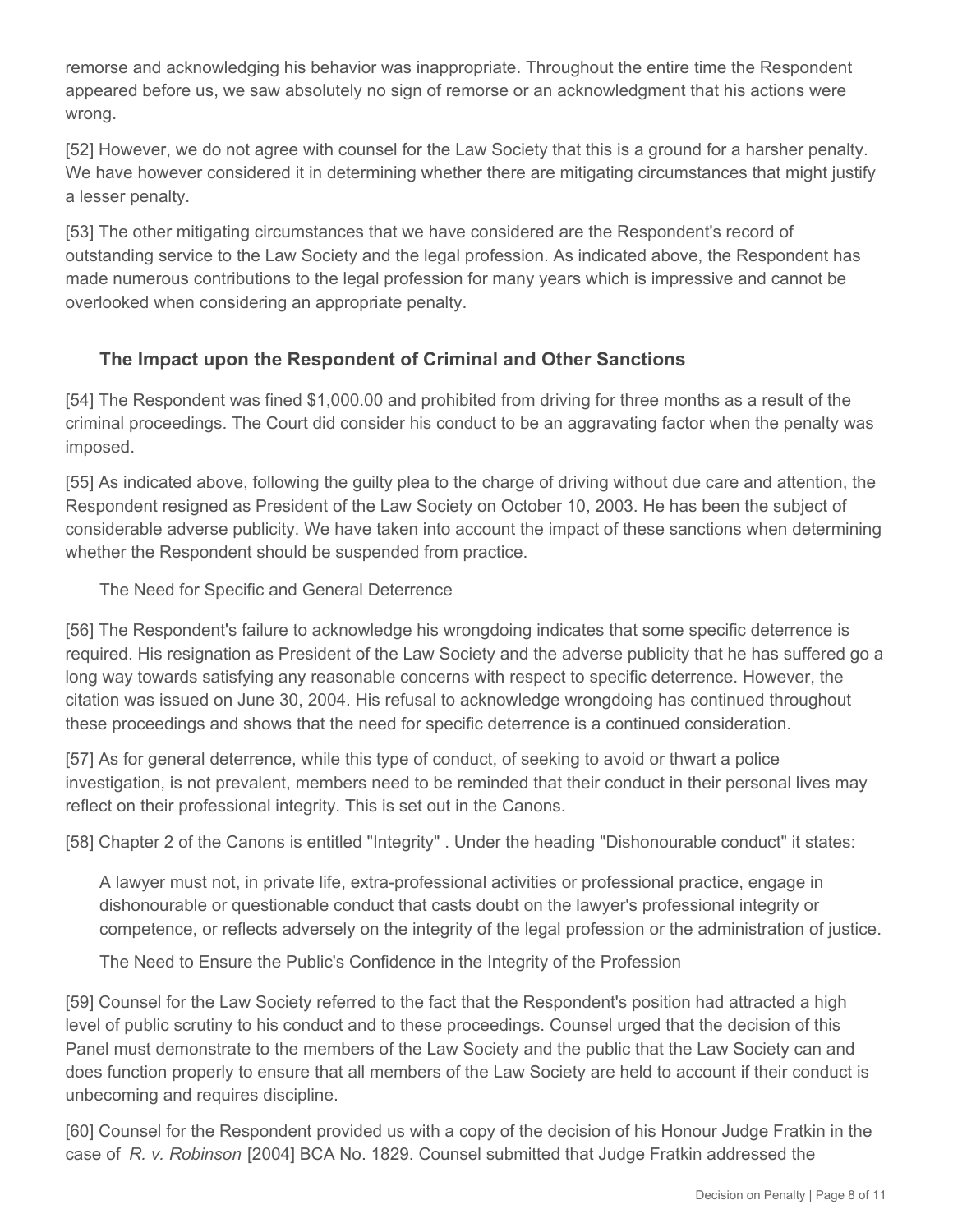significance of Mr. Robinson's "fall from grace" when he imposed a conditional discharge and placed Mr. Robinson on probation for a period of one year. Judge Fratkin took into consideration Mr. Robinson's many achievements and his lifetime of public service and concluded that it was not "contrary to the public interest" to grant him a conditional discharge.

[61] Counsel for the Respondent submitted that we should take a similar approach when considering an appropriate penalty for the Respondent.

[62] We do not agree that Judge Fratkin's reasoning should be applied in this case. His reasoning has only limited application. In the *Robinson* decision, the accused pled guilty to a charge of theft of a very expensive ring. Judge Fratkin emphasized that by pleading guilty Mr. Robinson acknowledged that he had committed the offence charged.

[63] The Respondent has never admitted that he engaged in conduct unbecoming a lawyer. Indeed, during the hearing on facts and verdict, he stoutly resisted the Law Society's contention that the facts alleged in the schedule to the citation established that he had conducted himself in a manner unbecoming a member.

## **Similar Cases**

[64] Both counsel have agreed that the circumstances of this case are so unique that there are no similar cases. Counsel for the Law Society did an extensive search and was unable to find any cases which have considered conduct unbecoming a senior official of the Law Society. However, the decision in *Law Society of British Columbia v. Laxton* [1999] L.S.D.D. No. 36 did deal with conduct unbecoming a senior lawyer who held a prominent position. Most of the recent cases on penalty for conduct unbecoming were the result of admissions by the member so the refusal to acknowledge wrongdoing did not arise.

[65] Counsel for the Law Society referred us to several cases in support of his submission that the Respondent should be suspended from practice.

[66] In *Law Society of British Columbia v. Stephen Neville Suntok* 2005 LSBC 29, Mr. Suntok pled guilty to a criminal charge of spousal assault when he was employed as a Crown Prosecutor. In the Law Society proceedings, Mr. Suntok admitted to conduct unbecoming and the Panel imposed a suspension of 90 days.

[67] In *Law Society of British Columbia v.Lori Ellen Stevens* [2001] LSBC 12, Ms. Stevens had previously been found guilty of an offence under the *Prevention of Cruelty to Animals Act.* In the Law Society proceedings, she admitted her conduct was unbecoming a member. The Panel imposed a penalty of a reprimand and costs.

[68] In *Law Society of British Columbia v. Watt* [2001] L.S.D.D. No. 45, the member admitted his conduct was unbecoming following a criminal conviction of possession of cocaine. The Hearing Panel ordered that Mr. Watt be reprimanded, pay a fine of \$7,500.00 and pay the costs of the proceedings. On Review, the Benchers reduced the penalty imposed by the Hearing Panel to simply a reprimand and costs. The Benchers were satisfied that this was appropriate because Mr. Watt's had acknowledged the inappropriateness of his conduct and had sought medical treatment for his condition. They also felt that any recurrence was unlikely and a fine was not necessary.

[69] In the case of *Laxton,* referred to above, the member admitted to conduct unbecoming a member for making incorrect statements to the media, while Chairman of B.C. Hydro. Mr. Laxton agreed to a suspension of six weeks.

[70] In the case of *Law Society of British Columbia v. Robert Bruce MacAdam*, [1999] LSBC 24, Mr. MacAdam had shot a grizzly bear but permitted his friend, who was with him, to take responsibility. He later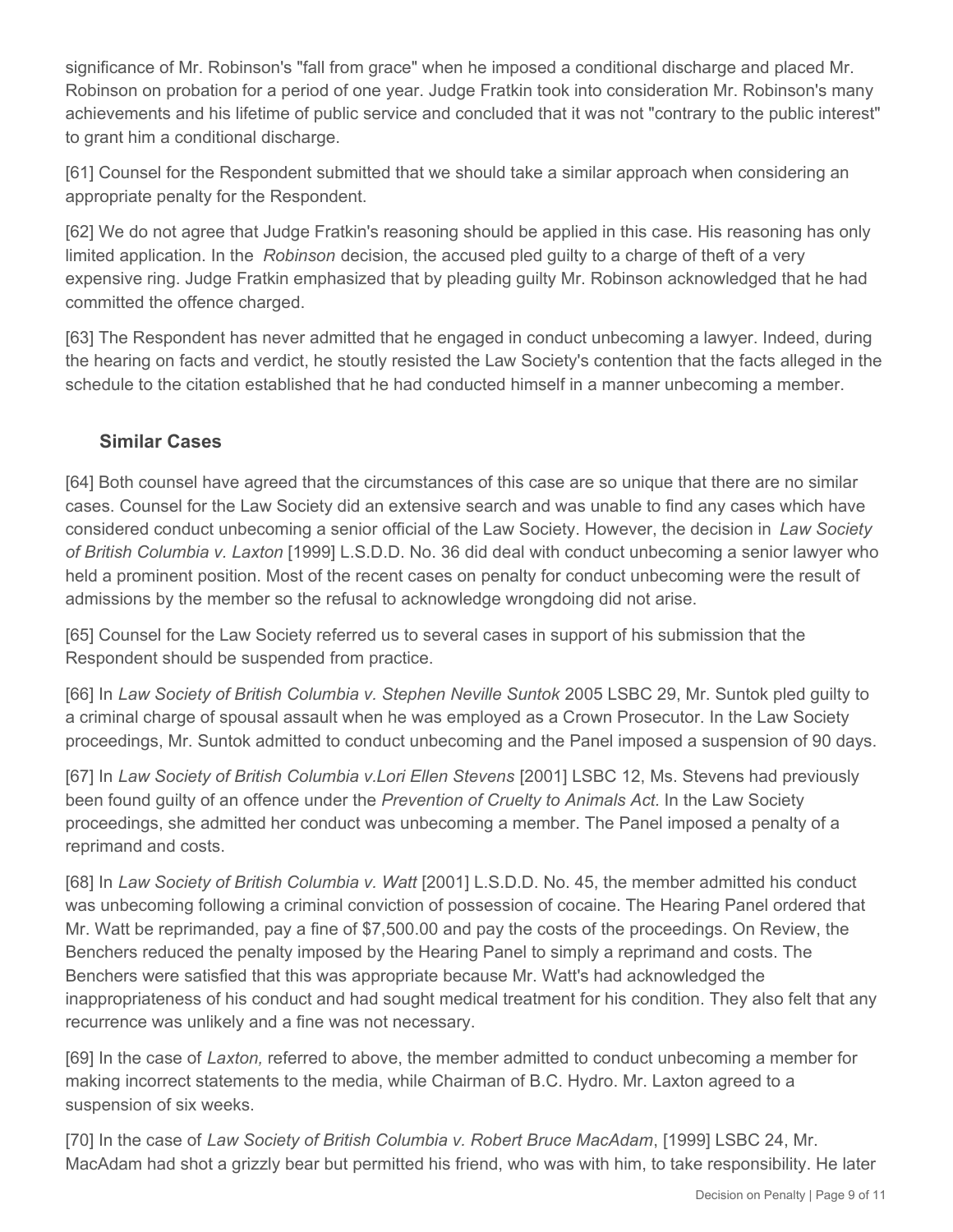pled guilty to the offence of killing an under-aged grizzly bear. In the Law Society proceedings, this was found to be conduct unbecoming a member. Mr. MacAdam was fined \$5,000.00. The Panel considered that a suspension would be inappropriate because Mr. MacAdam was not practicing law at the time.

[71] In *Law Society of British Columbia v. Israels* [1994] L.S.D.D. No. 194, Mr. Israels had made inappropriate comments about a Judge to a reporter which were published in a national magazine. Mr. Israels admitted to conduct unbecoming a member and received a reprimand, a fine of \$10,000.00 and costs of \$18,000.00. In that decision, the Panel stated:

"It is a truism to say that the public image of lawyers is poor. The effect of that perception is very dangerous. It can lead to various unhappy ends, including disrespect for the justice system on the whole.

Clearly, the remarks of the member reached a large audience. That they have damaged public respect for the legal profession and our justice system is undeniable. While the member may not have known his remarks would be so widely heard, he ought to have appreciated that they were inappropriate in any event. His behaviour in making them is unprofessional. It is for these reasons that the panel imposed a substantial fine."

[72] Counsel for the Respondent cited several cases in support of his submission that a suspension from practice was too severe a penalty.

[73] In *Law Society v.Ian Douglas MacKinnon,* Discipline Digest, No. 02/01, February 2002, the member misled the Court in asserting, when he knew it to be untrue, that opposing counsel had consented to an adjournment of his application. He was fined and ordered to contribute to the Law Society's costs.

[74] In *Law Society of British Colubmia v. Fred Collins Marion Lowther*, Discipline Digest No. 02/06, April 2002, Mr. Lowther was found to have misled a Court Registry with respect to the availability of opposing counsel to attend a hearing and to have breached a consent order by failing to endorse drafts submitted to him. For this conduct he was reprimanded. He was also found in breach of another court order by failing to release funds as required. That conduct deprived a member of the public of the benefit of funds to which they were entitled. He was reprimanded, suspended for two weeks and directed to make a contribution to the Law Society's costs.

[75] In *Law Society of British Columbia v.Dipnarine Persad,* Discipline Case Digest 99/06, the member purported to witness a signature when he knew the person signing the document was not the person named in the document. He was found guilty of professional misconduct and was reprimanded and ordered to pay a fine and costs.

[76] Counsel for the Respondent also referred to the *MacAdam* decision, which is referred to above.

[77] In *Law Society of British Columbia v.Laird Russell Cruickshank,* Discipline Case Digest 98/08, the member had represented a client in proceedings in the Provincial Court. The client was successful and the two went out to celebrate. The member subsequently operated his motor vehicle while he was intoxicated and was involved in a collision. At the scene of the accident, Mr. Cruickshank permitted his client to advise the police that the client had been driving. The Hearing Panel concluded that Mr. Cruickshank placed his client at risk of charges under the *Criminal Code* and the *Motor Vehicle Act*. Mr. Cruickshank admitted that this was professional misconduct and received a fine of \$6,000.00.

[78] Counsel for the Law Society also referred us to the matter of *Law Society of British Colmiba v. Kellie Ruth Hamilton* 2005 LSBC 05. Ms. Hamilton was found guilty of professional misconduct for attempting to introduce the common-law spouse of her client as her assistant, while attending a Provincial Correctional